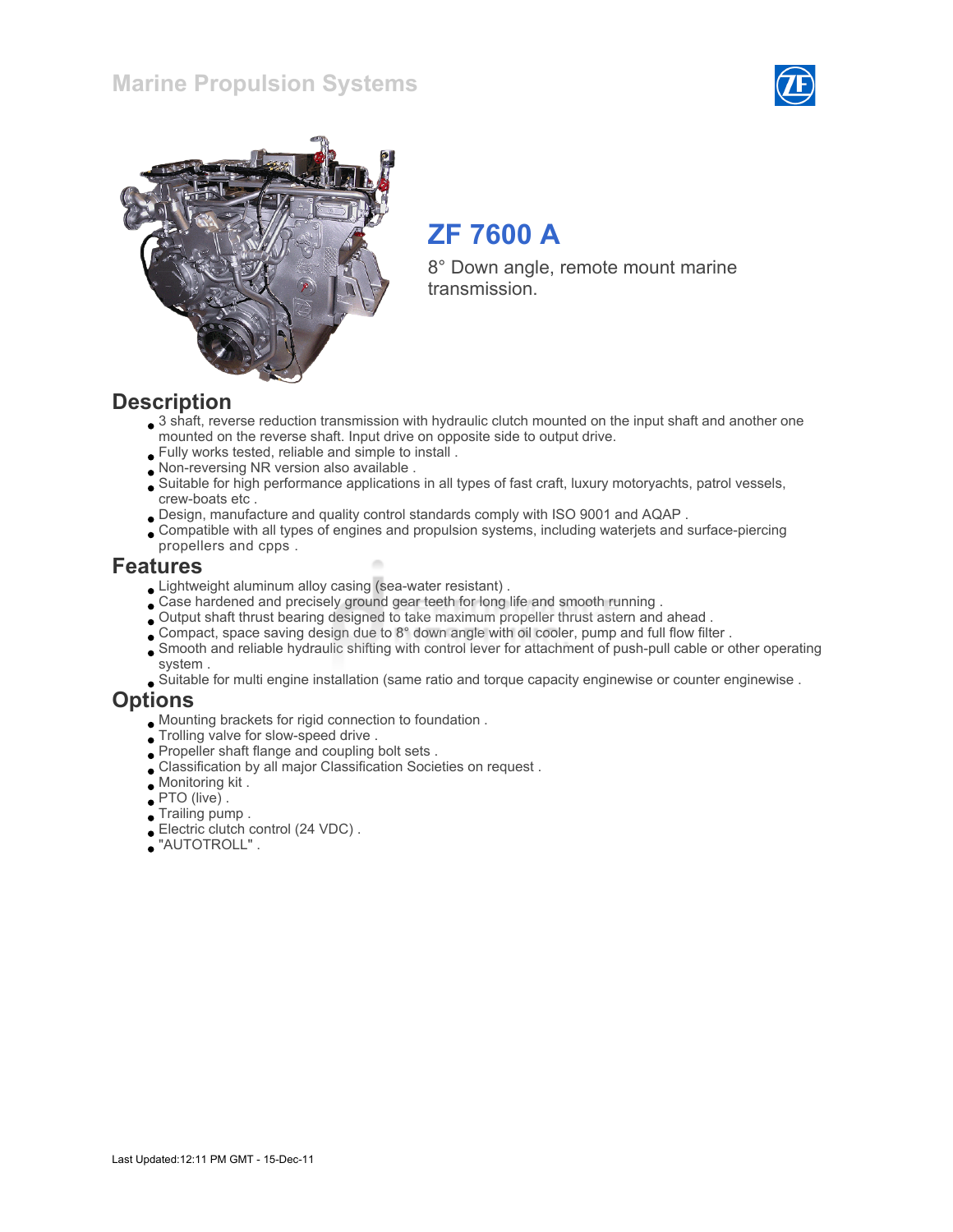

### Pleasure Duty

|  | <b>RATIOS</b>                 |       | MAX.<br>POWER/RPM<br><b>INPUT POWER CAPACITY</b><br><b>TORQUE</b> |                                                                         |    |    |            |    |          |          |    | MAX.<br><b>RPM</b> |
|--|-------------------------------|-------|-------------------------------------------------------------------|-------------------------------------------------------------------------|----|----|------------|----|----------|----------|----|--------------------|
|  |                               | Nm    | ftlb                                                              | <b>kW</b>                                                               | hp | kW | hp         | kW | hp       | kW       | hp |                    |
|  |                               |       |                                                                   |                                                                         |    |    | $1800$ rpm |    | 2000 rpm | 2100 rpm |    |                    |
|  |                               | 13100 |                                                                   | 9662 1.3717 1.8395 2469 3311 2743 3679 2881 3863 2300                   |    |    |            |    |          |          |    |                    |
|  | $\left  \right $ 3.286*       | 12590 |                                                                   | 9286   1.3183   1.7679   2373   3182   2637   3536   2768   3713   2300 |    |    |            |    |          |          |    |                    |
|  | $\boxed{\blacksquare}$ 3.450* | 12370 | 9124                                                              | 1.2953 1.7370 2332 3127 2591 3474 2720 3648                             |    |    |            |    |          |          |    | 2300               |

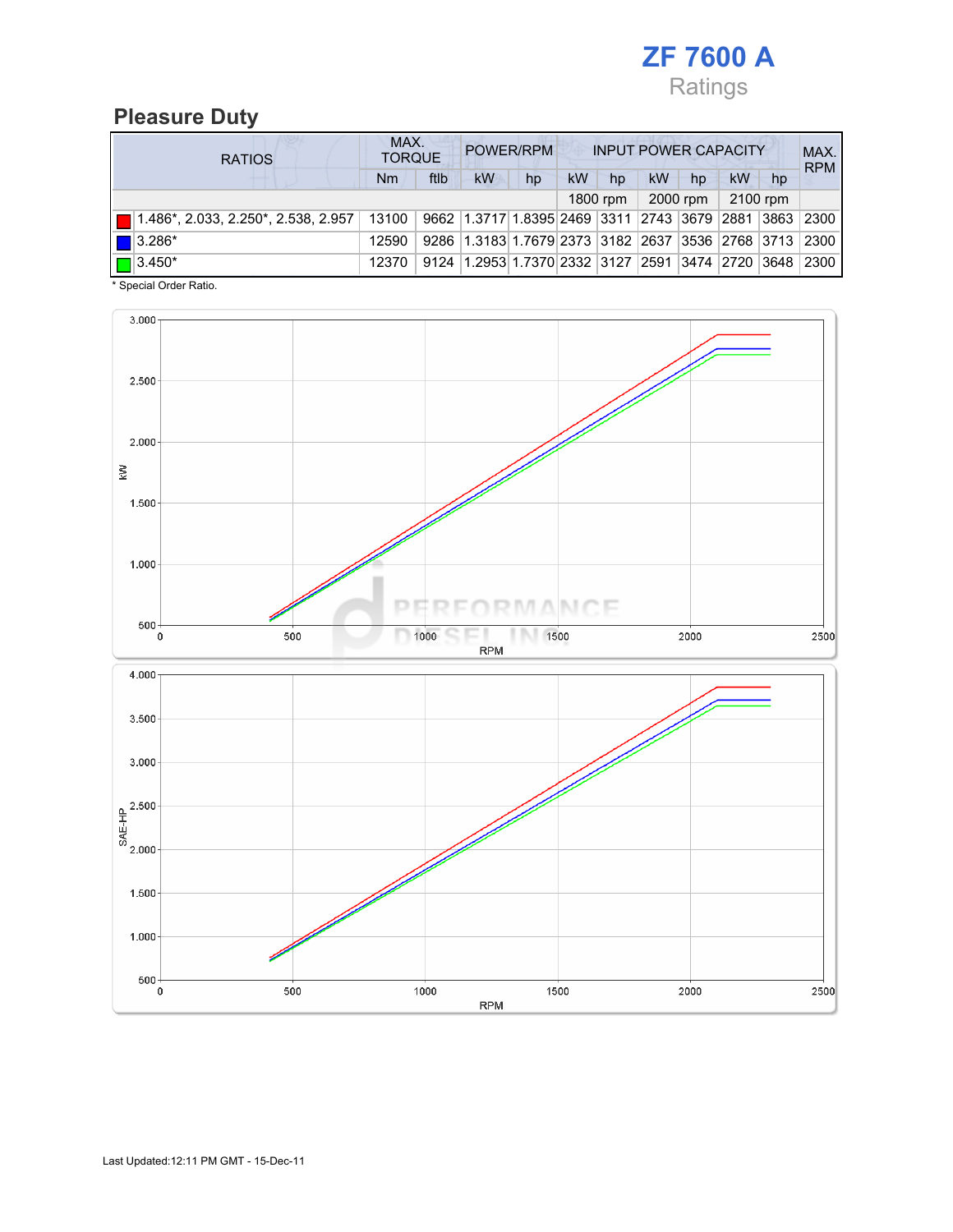

## Light Duty

| <b>RATIOS</b>                                      |       | MAX.<br>POWER/RPM<br><b>TORQUE</b> |                                                        |    |           |          | <b>INPUT POWER CAPACITY</b> |          |           |    |            |  |
|----------------------------------------------------|-------|------------------------------------|--------------------------------------------------------|----|-----------|----------|-----------------------------|----------|-----------|----|------------|--|
|                                                    | Nm    | ftlb                               | <b>kW</b>                                              | hp | <b>kW</b> | hp       | <b>kW</b>                   | hp       | <b>kW</b> | hp | <b>RPM</b> |  |
|                                                    |       |                                    |                                                        |    |           | 1800 rpm |                             | 2000 rpm | 2100 rpm  |    |            |  |
| $\blacksquare$ 1.486*, 2.033, 2.250*, 2.538, 2.957 | 12800 | 9441                               | 1.3403 1.7974 2413  3235  2681  3595  2815  3775  2300 |    |           |          |                             |          |           |    |            |  |
| $\blacksquare$ 3.286*                              | 12499 |                                    | 9219 1.3088 1.7551 2356 3159 2618 3510 2748 3686       |    |           |          |                             |          |           |    | 2300       |  |
| $\boxed{\Box}$ 3.450*                              | 12370 |                                    | 9124 1.2953 1.7370 2332 3127 2591 3474 2720 3648       |    |           |          |                             |          |           |    | 2300       |  |

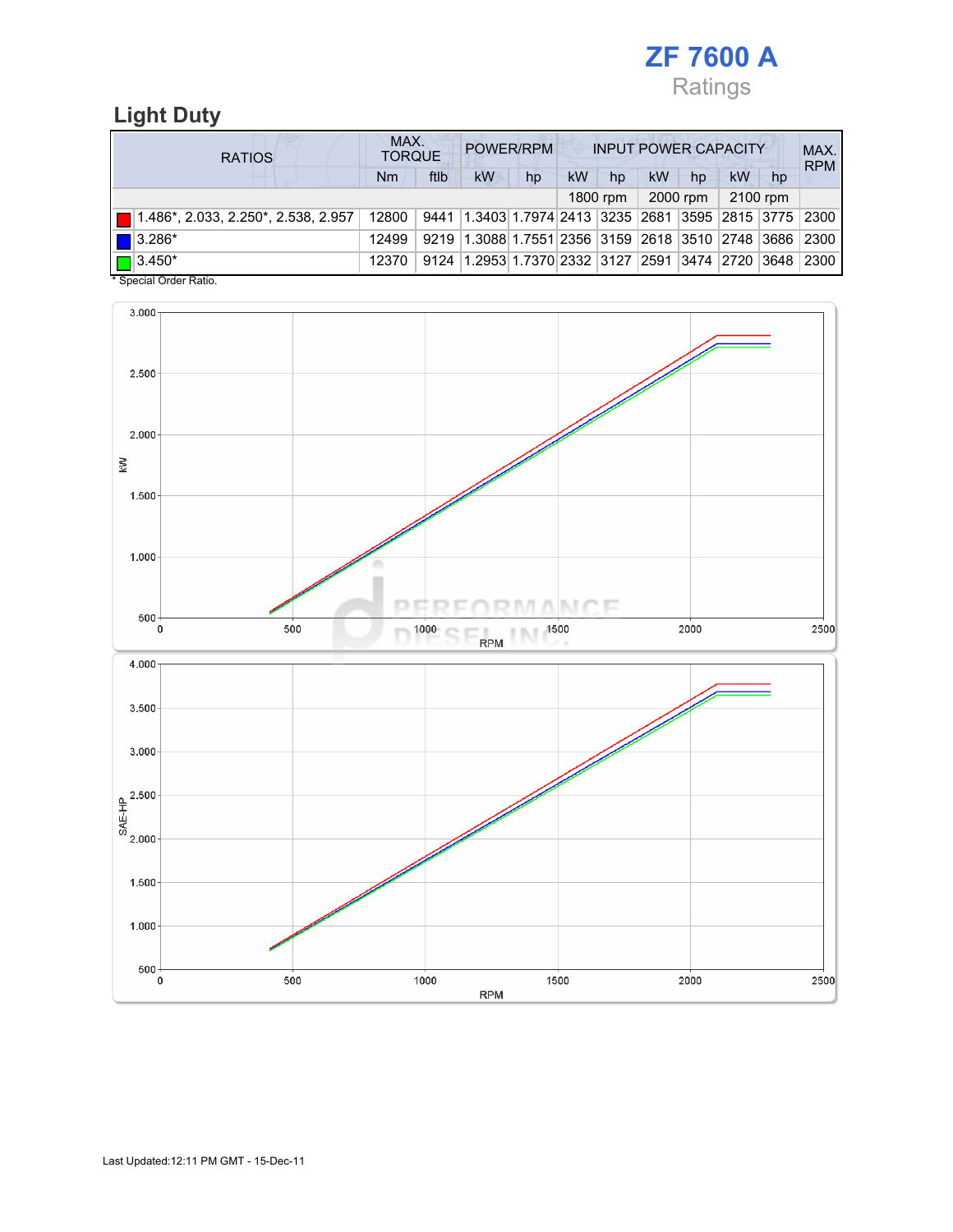

# Medium Duty

| <b>RATIOS</b>                                              |           | MAX.<br>POWER/RPM<br><b>INPUT POWER CAPACITY</b><br><b>TORQUE</b> |                                                  |    |    |          |    |          |    |          | MAX.<br><b>RPM</b> |
|------------------------------------------------------------|-----------|-------------------------------------------------------------------|--------------------------------------------------|----|----|----------|----|----------|----|----------|--------------------|
|                                                            | <b>Nm</b> | ftlb                                                              | kW                                               | hp | kW | hp       | kW | hp       | kW | hp       |                    |
|                                                            |           |                                                                   |                                                  |    |    | 1600 rpm |    | 1800 rpm |    | 2000 rpm |                    |
| $\boxed{\blacksquare}$ 1.486*, 2.033, 2.250*, 2.538, 2.957 | 11800     |                                                                   | 8703 1.2356 1.6570 1977 2651 2224 2983 2471 3314 |    |    |          |    |          |    |          | 2300               |
| $\blacksquare$ 3.286*                                      | 9510      |                                                                   | 7014 0.9958 1.3354 1593 2137 1792 2404 1992 2671 |    |    |          |    |          |    |          | 2300               |
| $\boxed{\Box}$ 3.450*                                      | 8700      |                                                                   | 6417 0.9110 1.2217 1458 1955 1640 2199 1822 2443 |    |    |          |    |          |    |          | 2300               |

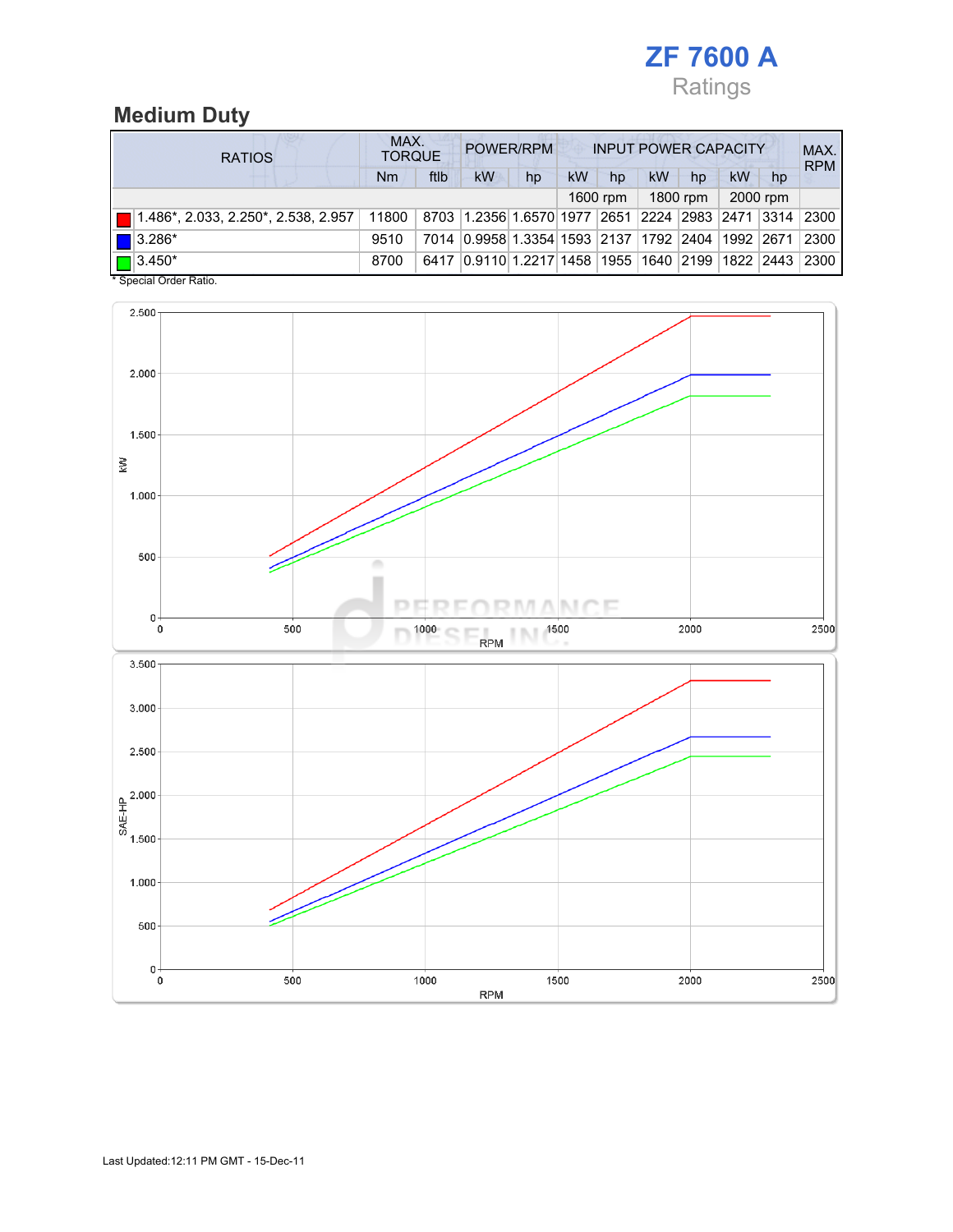

## Continuous Duty

| <b>RATIOS</b>                             |      | MAX.<br>POWER/RPM<br><b>INPUT POWER CAPACITY</b><br><b>TORQUE</b> |                                   |    |    |            |    |           |           |          | MAX.<br><b>RPM</b> |
|-------------------------------------------|------|-------------------------------------------------------------------|-----------------------------------|----|----|------------|----|-----------|-----------|----------|--------------------|
|                                           | Nm   | ftlb                                                              | <b>kW</b>                         | hp | kW | hp         | kW | hp        | kW        | hp       |                    |
|                                           |      |                                                                   |                                   |    |    | $1200$ rpm |    | 1600 rpm  |           | 1800 rpm |                    |
| 1.486*, 2.033, 2.250*, 2.538, 2.957       | 9800 | 7228                                                              | 1.0262 1.3761 1231                |    |    | 1651       |    | 1642 2202 | 1847 2477 |          | 1800               |
| $\blacksquare$ 3.286*                     | 9201 | 6786                                                              | 0.9635 1.2920 1156 1550 1542 2067 |    |    |            |    |           | 1734      | 2326     | 1800               |
| $\blacksquare$ 3.450*<br>. <del>.</del> . | 8900 | 6564                                                              | 0.9319 1.2497 1118  1500  1491    |    |    |            |    | 2000      | 1677      | 2250     | 1800               |

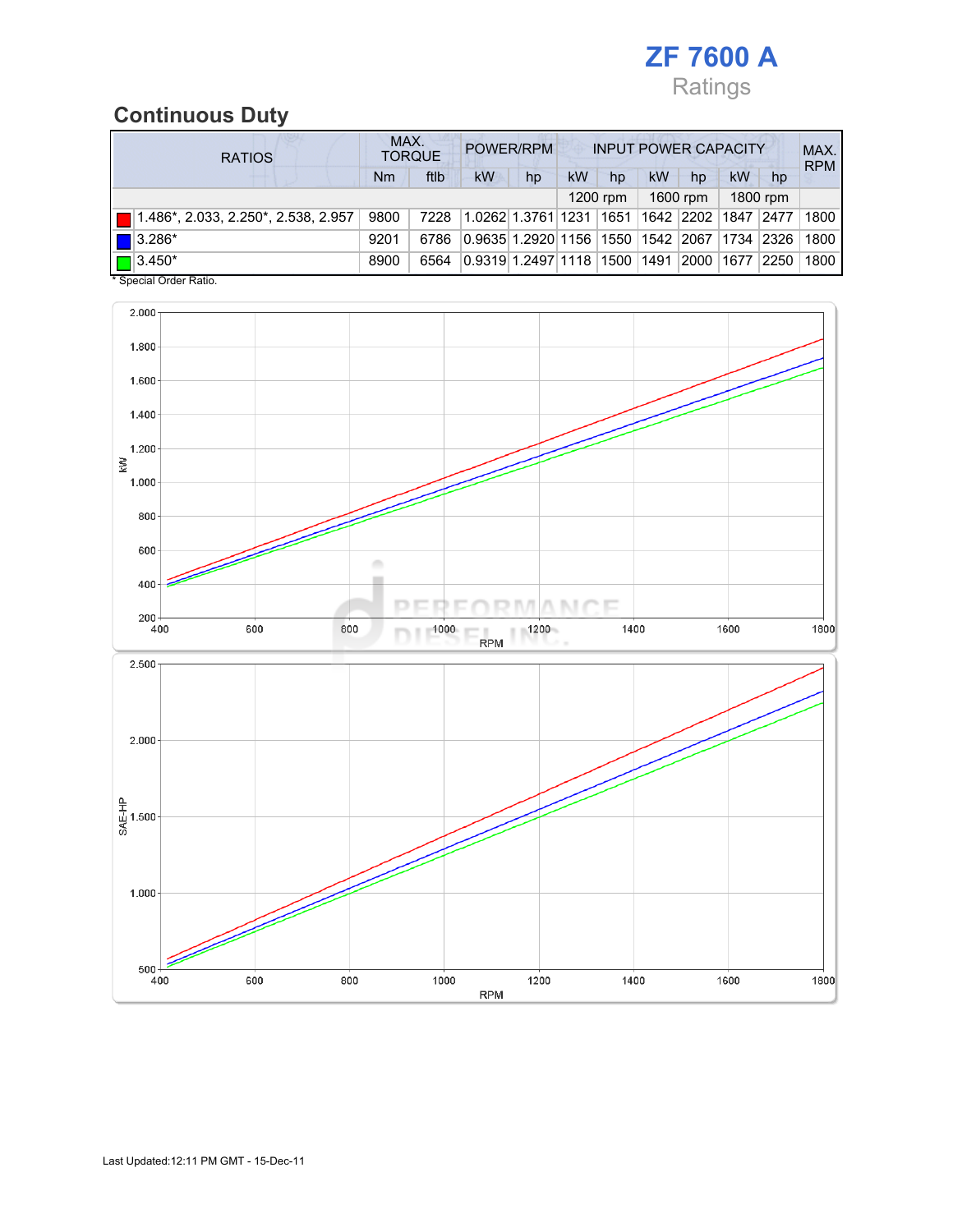



|       | mm (inches)                                  |                |                |                               |    |                     |  |                     |                          |           |
|-------|----------------------------------------------|----------------|----------------|-------------------------------|----|---------------------|--|---------------------|--------------------------|-----------|
| Angle | A                                            | B <sub>1</sub> | B <sub>2</sub> |                               | H2 |                     |  | L2                  | L <sub>3</sub>           | Bell Hsg. |
| 8.0   | 448 (17.6)                                   |                |                | 500(19.7) 500(19.7) 263(10.4) |    | 868(34.2) 760(29.9) |  | 653(25.7) 138(5.41) | $\overline{\phantom{a}}$ | 00        |
|       | Oil Capacity Litre (US qt)<br>Weight kg (lb) |                |                |                               |    |                     |  |                     |                          |           |
|       |                                              |                | 1,125(2,475)   | 75.0 (79.5)                   |    |                     |  |                     |                          |           |
|       |                                              |                |                |                               |    |                     |  |                     |                          |           |

#### SAE Bell Housing Dimensions

|         |    | B               |    |                                                 | <b>Bolt Holes</b> |    |  |
|---------|----|-----------------|----|-------------------------------------------------|-------------------|----|--|
| SAE No. |    |                 |    |                                                 | Diameter<br>No.   |    |  |
|         | mm | in <sub>1</sub> | mm | mm                                              |                   | mm |  |
| 00      |    |                 |    | 787.4 31 850.9 33.5 882.65 34.75 16 13.49 17/32 |                   |    |  |

## Output Coupling Dimensions

|    |    |  |             |  | <b>Bolt Holes</b>                                       |  |     |      |              |  |
|----|----|--|-------------|--|---------------------------------------------------------|--|-----|------|--------------|--|
|    |    |  |             |  |                                                         |  | No. |      | Diameter (E) |  |
| mm | In |  | mm in mm in |  | <sub>mm</sub>                                           |  |     | mm   |              |  |
|    |    |  |             |  | 320   12.6   280   11.0   230   9.06   30.0   1.18   16 |  |     | 24.2 | 0.95         |  |